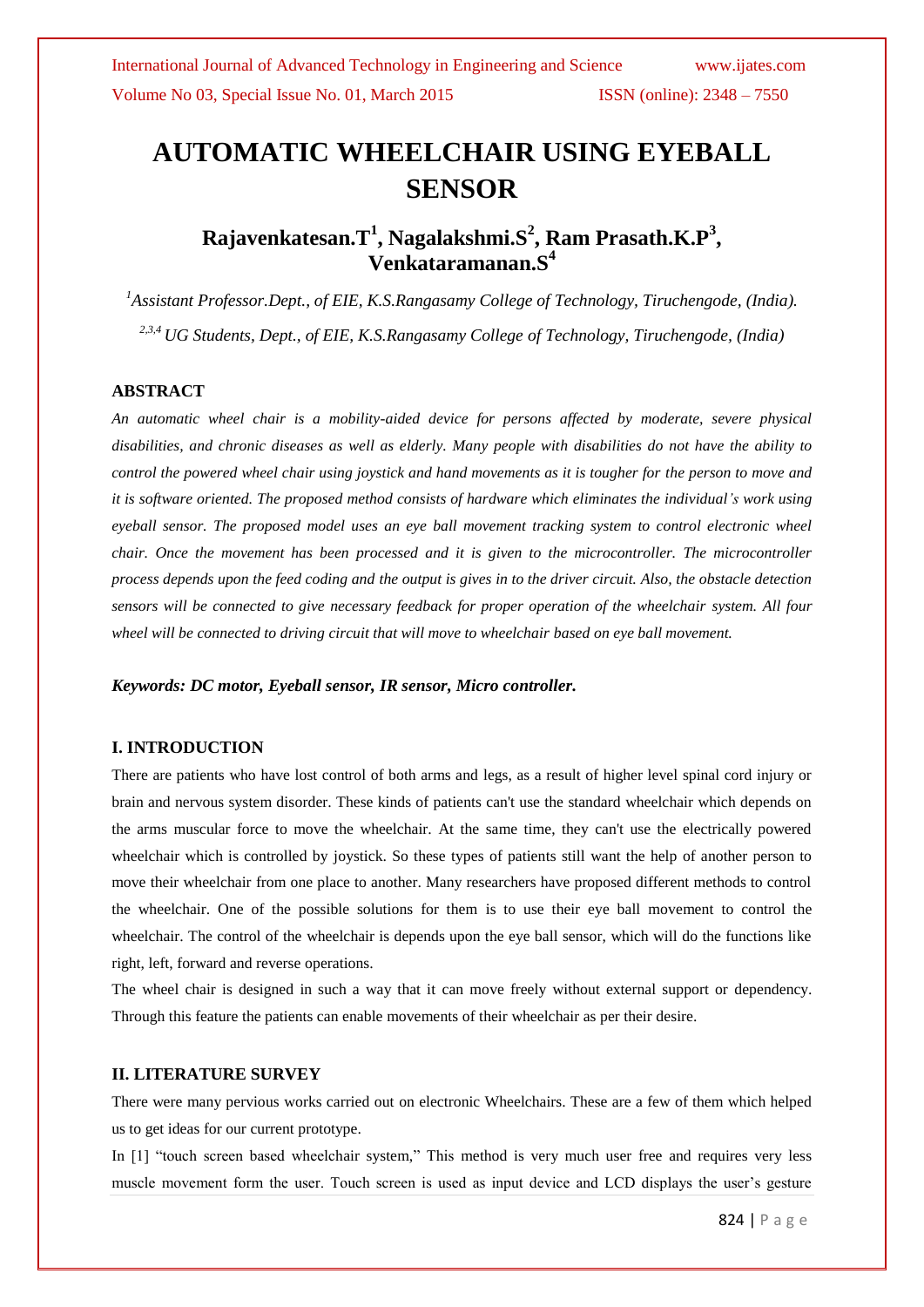# International Journal of Advanced Technology in Engineering and Science www.ijates.com Volume No 03, Special Issue No. 01, March 2015 ISSN (online): 2348 – 7550

correctly when recognized. An IR obstacle detection unit can be used which is fixed to the wheelchair to avoid possible accident A resistive touch screen will be best suited for this application as it is low cost and has greater lifespan compared to other types of touch screens available. From the screen, user can either select a predefined path or can create their path in real-time. The drawback of this method is that, it is less accurate in the turning of wheelchair

In [2] voice and Gesture Based Electric-Automatized Wheelchair Using ARM", this method is very greatly user free and comfortable for elders with limbs impairments. The benefit of this method is to people who are unable to perform simple movements with their hands. This technique is used language and hence can be considered universal. A voice recognition IC is interfaced with a microcontroller. This IC accepts the input from the user as voice commands which are then converted to digital signals that a microcontroller can process. It will produce the desired output which controls the wheelchair

In [3] "automatic Wheelchair Controlled using Hand gesture", an EMG Sensor, and guide Signal Separation" can be used in this method. A system is designed which uses an IR sensitive camera to identify the gesture shown by the user. The capture images of the gesture are given to the microprocessor which does further processing. The drawback of this method is that it cannot be used by the persons who are suffering from nerve disorder and stoke etc.

## **III. HARDWARE IMPLEMENTATION**

#### **3.1 Eyeball sensor**

The basic principle of this direction sensing is the color of the eyes. There are two main color sin the human eyes. i.e., black and white. The infrared light rays passed to the eye and measure the white portions.

The Infrared sensors are placed on either side of the sensor. The eye ball sensor is connected to the microcontroller. It will perform the analysis, processing and amplification of the signals from the sensor's eyeball movements. The eye ball movement is an analog signal which can be converting into a digital signal. Depending upon the movement of the eye ball and controller provides the output. It can be passed through driver circuit to their direction of right, left, forward, reverse directions.

The sensor output is based on the eye ball. If the eye ball is large then the accuracy is more. If the eye ball is small then the accuracy is low.



eye ball sensor

**Figure 1: The Eyeball Sensor on goggles**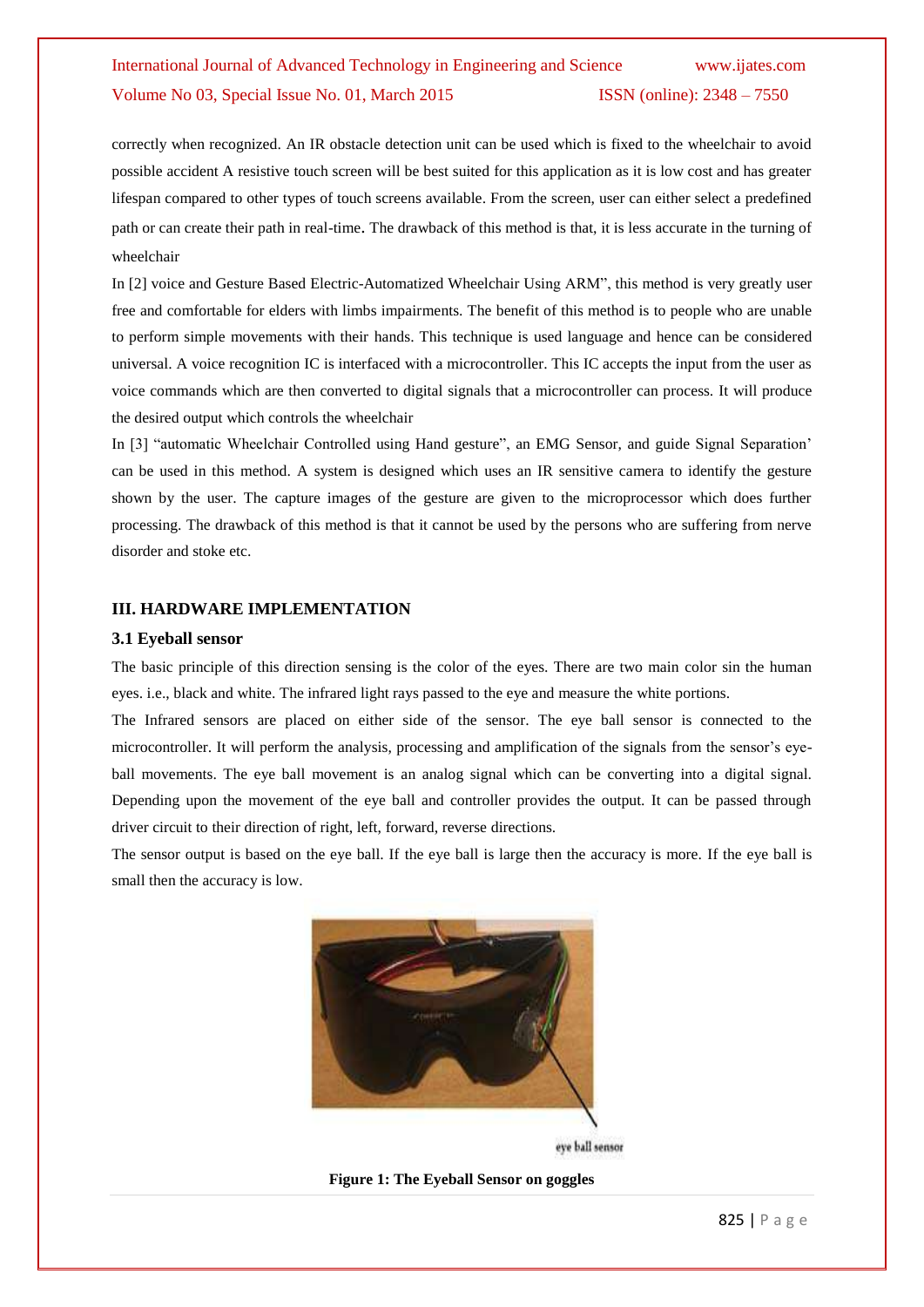# **3.2 Motors**

The Geared type dc motor with 12Vpower supply and 45rpm motor is used to move the wheelchair. DC motors are available from15W through 6,0kW. These motors are high torque, continuous S1 or S3 periodic-duty products suitable for a wide variety of applications ranging from pumps to propulsion. The motors operate on battery power or generated "pure" DC power. The motor will take input from the driver circuit, depending upon input the motor move in the directions of right, left, forward, reverse.

| Motor 1 |         | Motor 2 |         | Direction |
|---------|---------|---------|---------|-----------|
| Input 1 | Input 2 | Input 1 | Input 2 |           |
|         |         |         |         | Forward   |
|         |         |         |         | Reverse   |
|         |         |         |         | Right     |
|         |         |         |         | Left      |

# **Table1: Truth Table Representing the Working of the Motor**

The two motor is connected to the driver circuit and it will move the wheelchair based on the input signal from the circuit, the truth table becomes as shown in table2

| <b>Input One</b> | <b>Input Two</b> | Output          |
|------------------|------------------|-----------------|
|                  |                  | Forward         |
|                  |                  | <b>Backward</b> |
|                  |                  | Stop            |
|                  |                  | Stop            |

**Table2: Truth Table for Controlling Two Wheels Simultaneously**

#### **3.3 Motor Driver**

L293D is a dual H-Bridge motor driver with one IC interface two DC motors which can be controlled in both clockwise and anti-clockwise direction. L293D has output current of 600mA and it can be amplifies the input signal form controller. This device is suitable for use in switching application at frequencies up to 5 kHz. The output supply (VCC2) has a wide range from 4.5V to 12V, which is suitable for low speed operation.

## **3.4 Microcontroller**

The ATmega8 contains 8K bytes On-chip In-System Reprogrammable Flash memory for program storage. It is mainly used for a small speed application.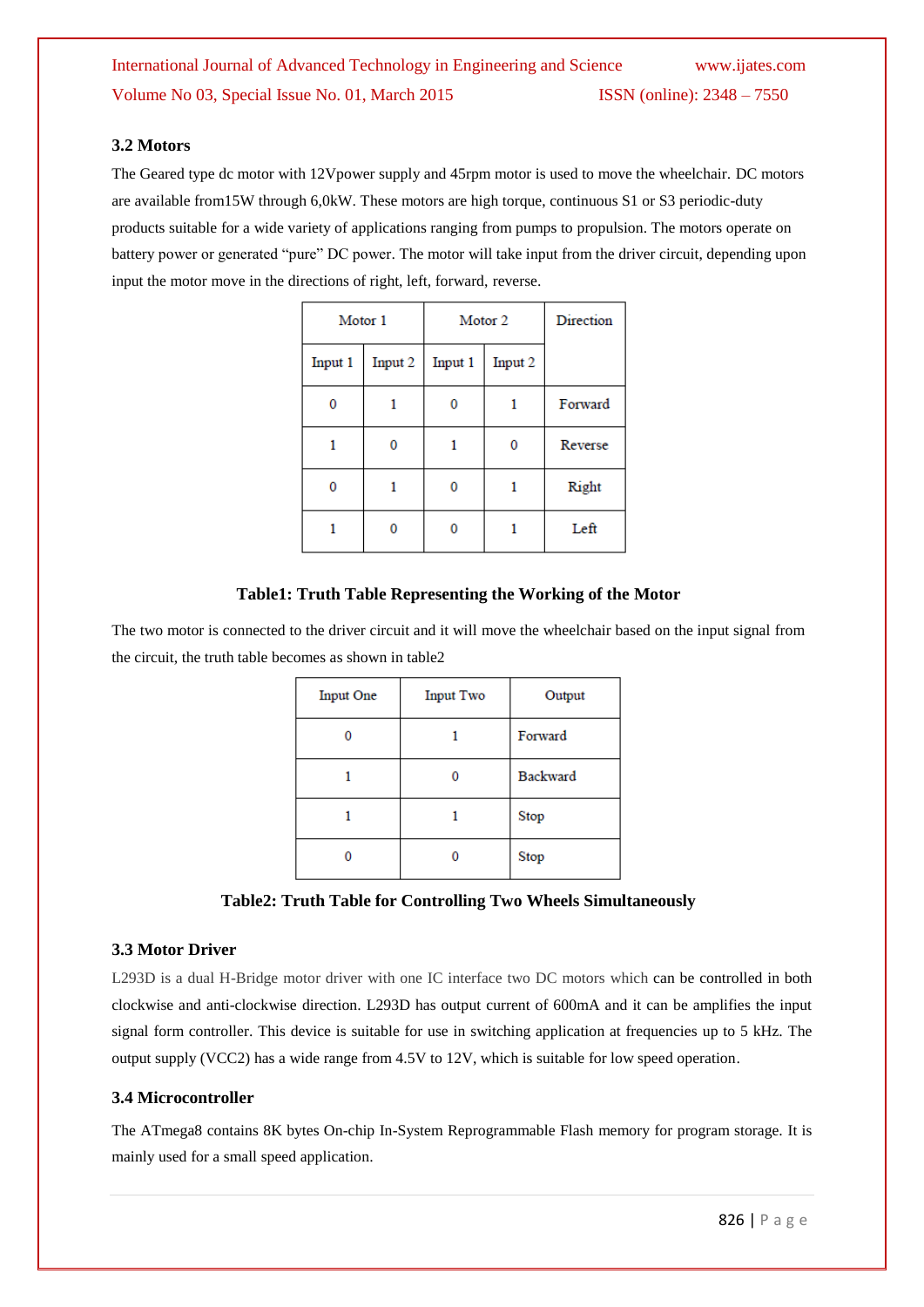# International Journal of Advanced Technology in Engineering and Science www.ijates.com Volume No 03, Special Issue No. 01, March 2015 **ISSN** (online): 2348 – 7550

It has 3 ports such as port B, port C, and port D. The port B is connected to the eye ball sensor. As inputs, Port B pins that are outwardly pulled low will source current if the pull-up resistors are started. The Port B pins are tristated when a reset condition is on, even if the clock is not running. Depending on the clock pulse, PB6 can be used as input to the inverting amplifier and input to the internal clock operating circuit. Depending on the clock selection pulse, PB7 can be used as output from the inverting amplifier.The port C is connected to the driver circuit for motor input.Port C is a 7-bit bi-directional I/O port with internal tell off resistors (selected for each bit).

### **Block Diagram**



**Figure 3. Block diagram of the project**

The Port C output buffers have balanced drive characteristics with both high sink and source capability. As inputs, Port C pins that are externally pulled low will source current if the pull-up resistors are started. The Port C pins are tri-stated when a reset condition is on, even if the clock is not running. The port D is connected to the driver circuit for motor output. The Port D output buffers have symmetrical drive characteristics with both high sink and source capability. As inputs, Port D pins that are externally pulled low will source current if the pull-up resistors are activated. The Port D pins are tri-stated when a reset condition becomes active, even if the clock is not running.The controller is processed depending upon the coding.

#### **3.5 Obstacle Sensor**

The obstacle sensor is placed at the front of the wheelchair. It is used to provide information on the objects in the direction of the wheelchair. It is consists of transmitting and receiving section. The IR signal is passed through in the direction and it can be received. If any obstacle in the direction of wheelchair, it will sends 5V supply to controller, then wheelchair is stopped. Otherwise 0V supply is given to the controller.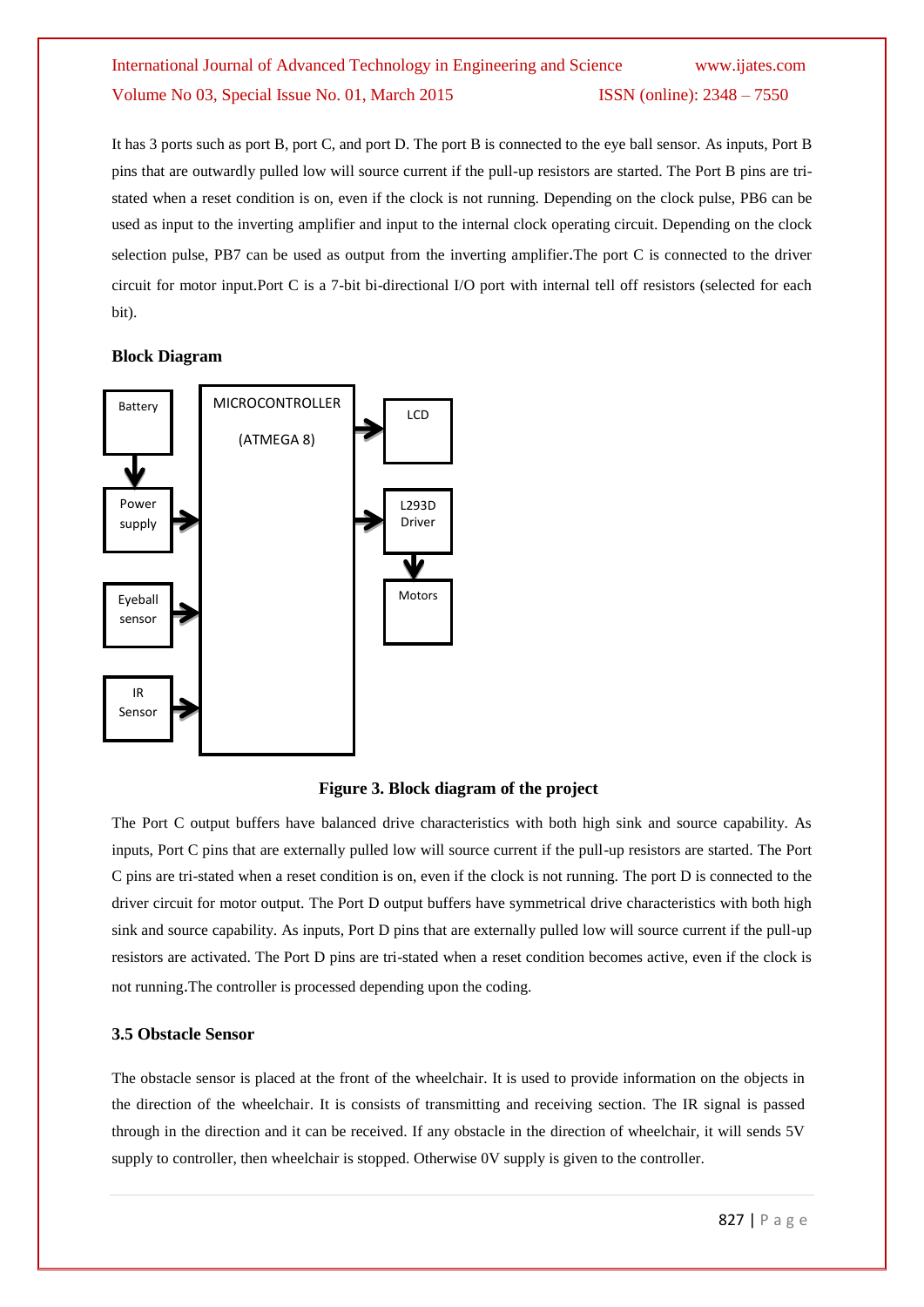International Journal of Advanced Technology in Engineering and Science www.ijates.com Volume No 03, Special Issue No. 01, March 2015 ISSN (online): 2348 – 7550

![](_page_4_Figure_1.jpeg)

**Figure 4. Flow chart of obstacle sensor**

#### **IV. KEIL C COMPILER AND FLASH MAGIC BURNER**

We are using the Keil C Complier software to program the microcontroller in Embedded C codes.[7] The Keil C51 C Compiler for the ATmega8microcontroller. It provides more features than any other 801151 C compiler available nowadays. The C51 Compiler allows you to write 8051 microcontroller application sin C that, once compiled, have the efficiency and speed of gathering language. Language extensions in the C51 Compiler give you full access to all capital of the 8051.Flash Magic Burner is an application for programming microcontrollers. The program will routinely verify the chip after the Hex file is loaded to it.

#### **WORKING**

The eye ball sensor sensing the position of the eye and given to the microcontroller. It will convert input to digital signal and send to the driver circuit. The output of the controller is digital signal. It has L293D IC which converts digital to 12V analog signal. The obstacle sensor is also connected to the controller. The motor will move depending upon eye ball movements.

## **V.CONCLUSION**

The system is designed in such a way that it is simple, cost effective and easy to operate so that it aids the physically challenged people. However, the efficiency of the system mostly depends on the controller program, as the human eye move more to sudden changes in the system, rather than a normal change. Hence system should be designed in such a way fast to measure eye ball movement and more efficient to process. Obstacle sensor is used to detect object in the undesired condition such as dark areas, glass wall or stones, smoke area, and etc

#### **VI.FUTURE WORK**

This system can also extended for the blind people that instead of eyeball sensor, Google maps can be used to move the wheelchair.